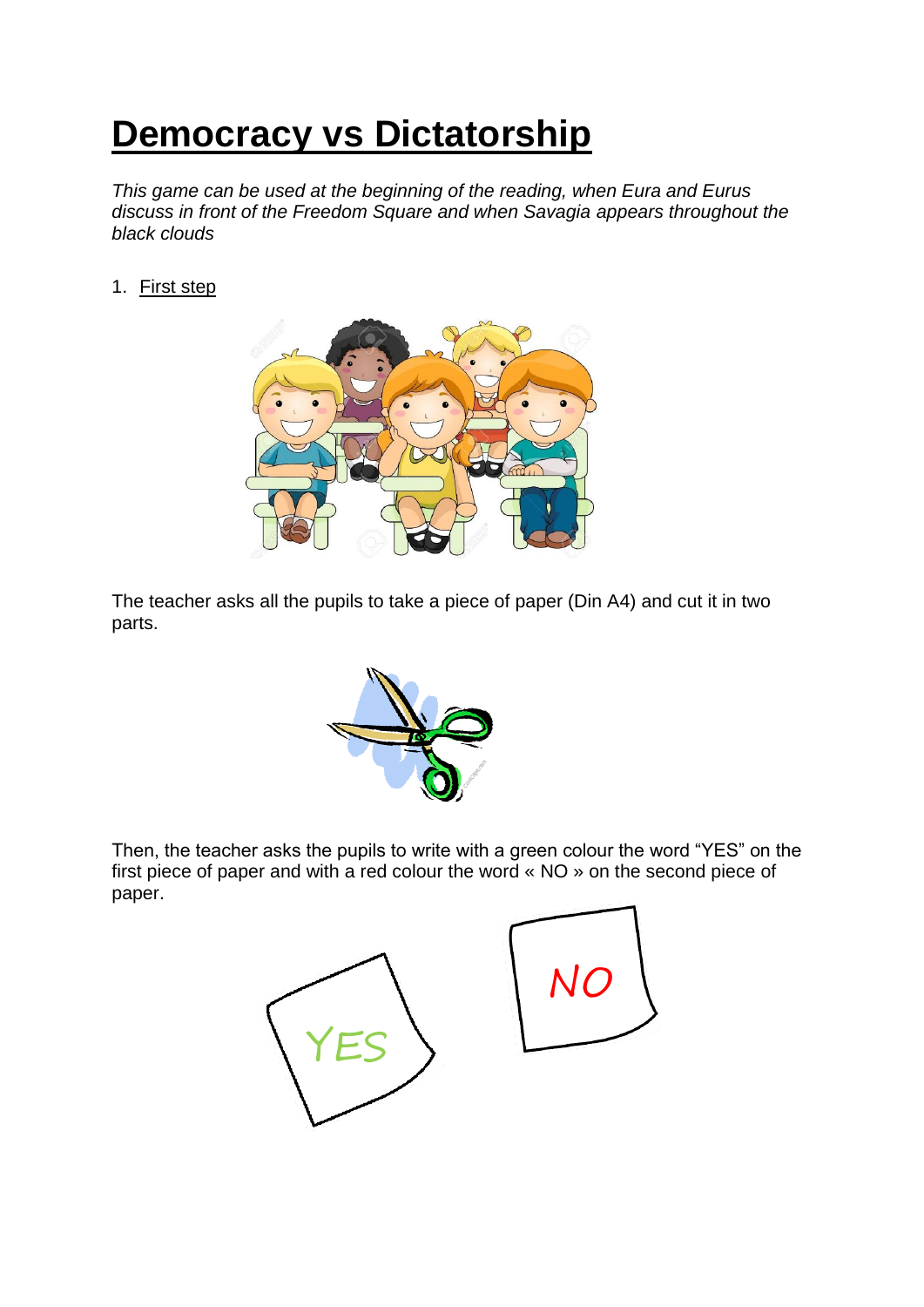## 2. Second step

The teacher asks different questions to the pupils and they always have to answer by YES or by NO.

## *How does a democracy work?*

The objective of the game is that at the end there is a finished vehicle created by the children.

The children can vote for the color, speed and size of the vehicle.

The teacher will ask the following questions:

- Would you rather come to school by car or by bus?
- Do you prefer a red car/bus or a blue one?
- Would you rather drive in a fast car/bus than a slow one?
- Do you prefer a small car/bus than a big one?

He then will consider their decisions like in a democracy (majority vote).